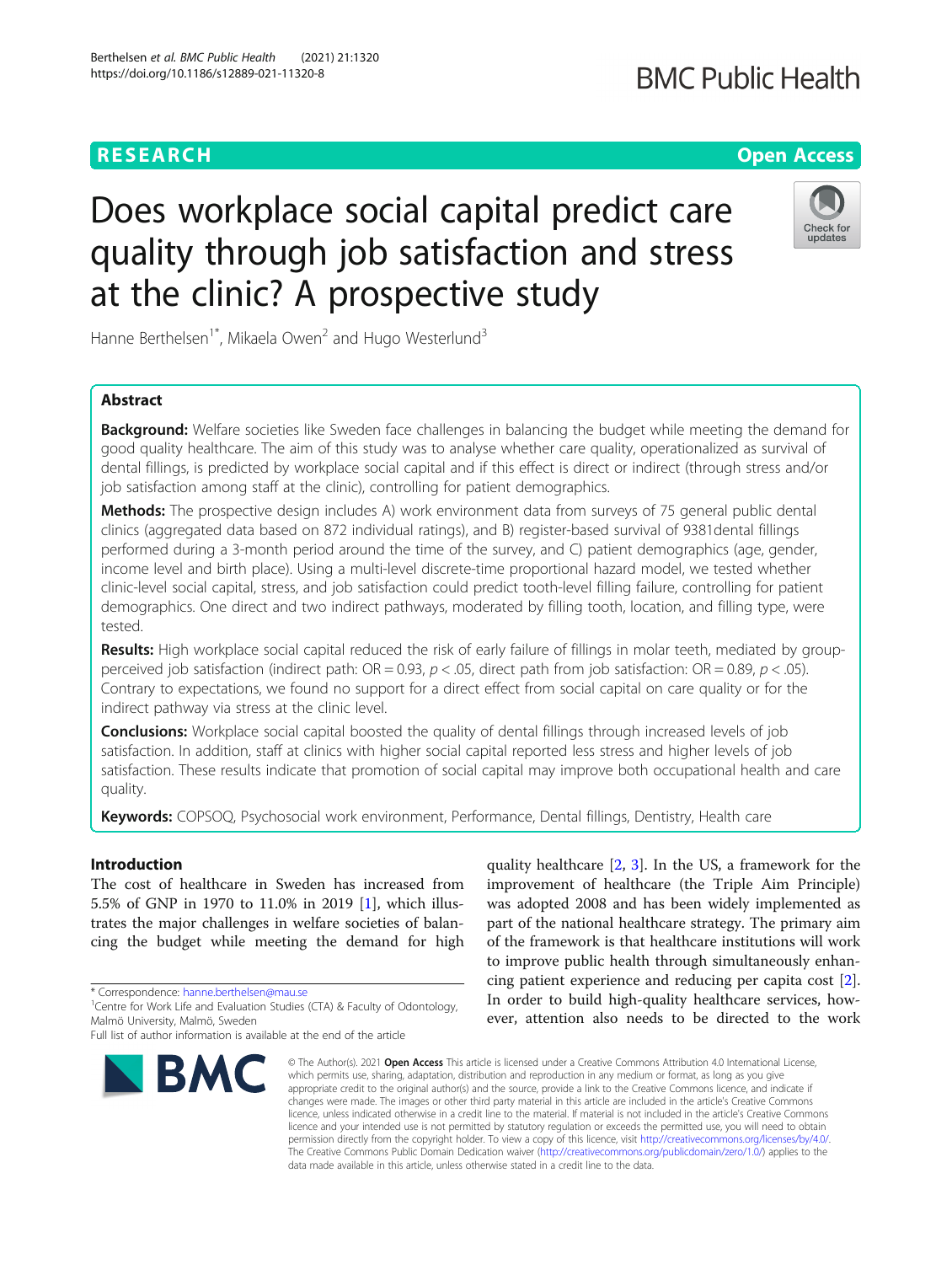environment and occupational health of the healthcare providers, i.e., the Triple Aim can be expanded to the Quadruple Aim Principle [[4\]](#page-8-0). In line with these strategies for healthcare improvement, the Swedish government established the "Delegation for Trust-Based Public Management" in 2016 with the goal of enhancing care quality by promoting more trust-based governance and management of welfare services. This idea of trust in relationships is a central component across various operationalizations of workplace social capital, particular in the Nordic countries (i.e., [\[5](#page-8-0)–[9](#page-8-0)]). Oksanen et al. distinguish between a vertical dimension (e.g., relationships between managers and employees) and a horizontal dimension (e.g., relationships among employees at same hierarchical level) of workplace social capital [\[9](#page-8-0)], while Clausen et al. operate with four dimensions (linking (between managers and employees), bridging (between different work teams), bonding (within a work team) and overall social capital) [[8\]](#page-8-0). In the third version of Copenhagen Psychosocial Questionnaire, COPSOQ III, however, workplace social capital is operationalized as a collaborative work climate characterized by mutual trust (vertical and horizontal) and justice [\[6](#page-8-0), [7](#page-8-0)].

Social capital in the workplace predicts motivational and health-related outcomes, e.g. job satisfaction, work engagement, sickness absence, workability, and psychological wellbeing  $[10-18]$  $[10-18]$  $[10-18]$  $[10-18]$  $[10-18]$ , as well as self-rated performance [[8,](#page-8-0) [19\]](#page-8-0). The work environment can affect quality of care either indirectly (that is, via factors like stress and job satisfaction that may affect professional behaviour) or directly (that is, the work environment or staffing issues can promote systematic errors or compromise quality) [\[20](#page-8-0)]. In the present study we will investigate the relationships between workplace social capital, job satisfaction, and stress and the impact on longevity of dental fillings, a register-based indicator of care quality in the context of dentistry.

To understand how social capital in the workplace works in dentistry, it is important to understand how dentistry is typically organized. In familiar contexts like hospital work, during a typical work week, any particular staff member might work in different teams (i.e. operating room, outpatient clinic, and ward) in their department, and the work can take place at any time of day or night in different shifts. This mobility makes it difficult to clearly define small, separate work teams in the hospital setting. In contrast, the organization of dentistry is less complex. Dentistry has well-defined, geographically separated and relatively small, locally managed workplaces and access to registers that include objective measures of care quality. Having small, restricted teams makes dentistry a suitable setting for studies on workplace social capital. Typically, the local leader of clinics has an educational background in dentistry and takes

part in clinical work. The unidimensional measure of workplace social capital suggested by COPSOQ III [\[6](#page-8-0), [7](#page-8-0)] fits well to the context of dentistry, because there is a small power distance between employees and the local manager in clinics, and these clinics are mutually independent.

Throughout Europe, healthcare workers (more often than workers in other sectors) report insufficient time for task completion, frequent interruptions, exposure to angry clients, emotionally disturbing situations, and a need to hide their emotions ( $p$  50 in  $[21]$  $[21]$ ). An intense work environment is also characteristic for dentistry workplaces, because demands are high and many employees experience high levels of work-related stress [[22](#page-8-0), [23\]](#page-8-0). In various healthcare settings, links have been repeatedly made between poor wellbeing outcomes for workers and poor patient safety outcomes (for review, see [[24\]](#page-8-0)), but to date, little research has investigated the link between worker stress and care quality in dentistry [[25\]](#page-8-0).

Dental caries (also known as tooth decay or cavities) is the most common oral disease and a significant segment of the global burden of disease [\[26](#page-8-0)]. The standard treatment for dental caries is dental fillings, but despite extensive technical research into filling materials, the longevity of fillings is still a matter of concern [[27\]](#page-8-0). A review of the findings of long-term clinical studies concluded that the main problem of filling failure goes beyond the materials – the issues also extend to factors related to the care providers and patients [[28\]](#page-8-0). Dental filling is a complex task involving many steps that require careful attention if the optimal technical properties are to be reached. If there is insufficient time for staff to complete all tasks accurately, these properties will not be reached and the filling might eventually need replacement [[28](#page-8-0)]. Collaboration with the patient can also become complicated because stress from the patient can spill over to the dental team and vice versa [\[29\]](#page-8-0). Dentists in high-pressure workplaces report that their clinical decision making is sometimes compromised [[30,](#page-8-0) [31](#page-8-0)], a finding consistent with a small-scale experimental study in which time pressure reduced the quality of dentists' diagnostic performances [[32](#page-9-0)]. We have found no previous studies investigating the influence of perceived stress, as experienced at the clinic level, on the quality of dental fillings. Therefore, the present study will address this gap and explore the association between workplace stress and dental filling failure. We anticipate that high stress reported by an entire staff-group will implicate an increased risk of early failures of dental fillings, especially for fillings requiring the most complicated work procedures.

While dentistry can be emotionally demanding and often stressful, the job also confers feelings of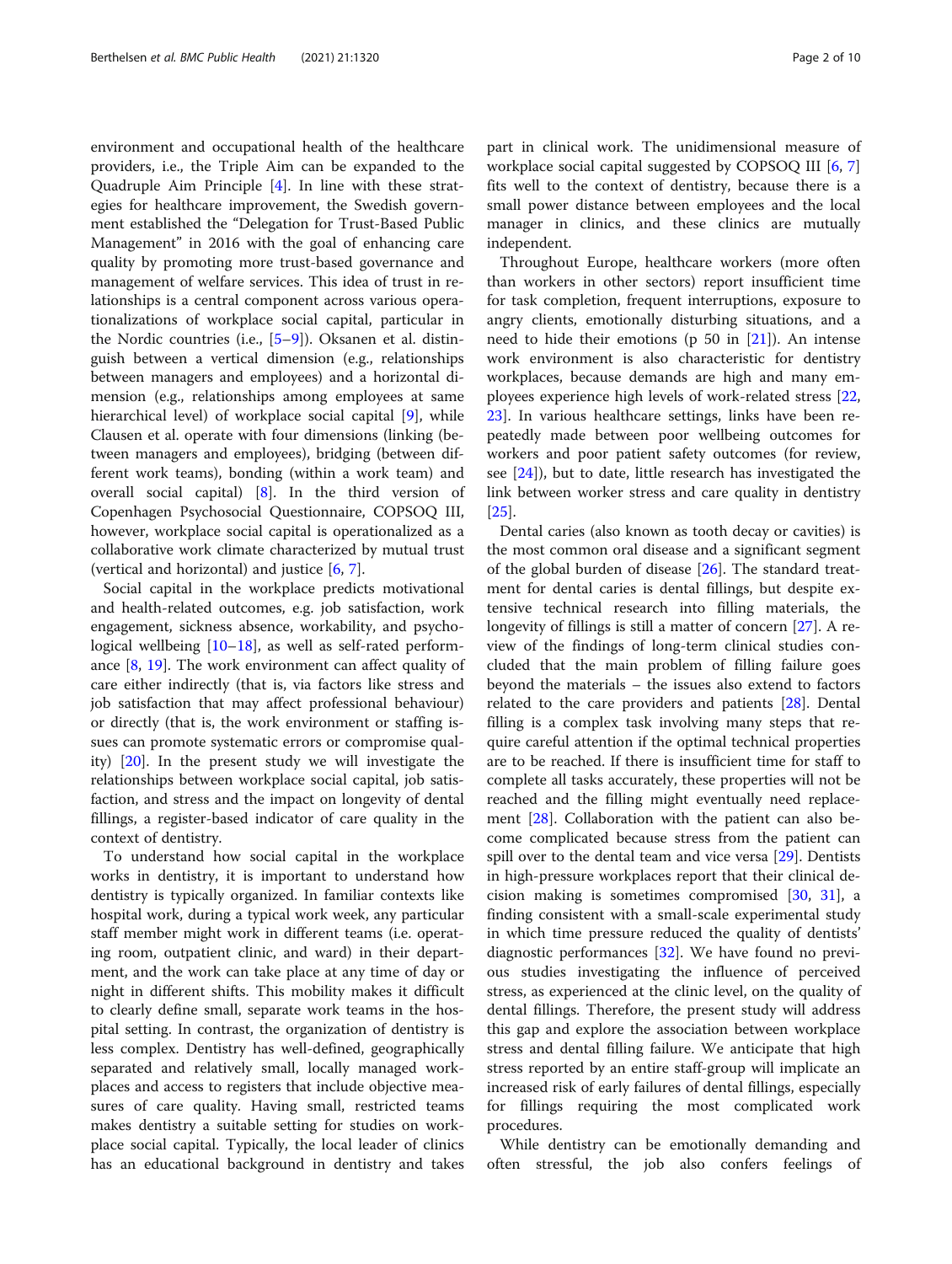meaningfulness, professional pride, engagement, and job satisfaction, especially in working conditions that support opportunities for providing high quality care [[33](#page-9-0), [34\]](#page-9-0). The Happy Worker Hypothesis, which has its roots in the Hawthorne studies from the beginning of the last century [[35](#page-9-0)], claims that satisfied workers perform better and are more productive [[36\]](#page-9-0). Today, this hypothesis is central to the positive organisational psychology movement and is considered to be the 'Holy Grail' of management research [[37\]](#page-9-0). Frederickson's broaden-and-build framework [\[38](#page-9-0)] can be used to explain this Happy Worker hypothesis: When employees are satisfied and psychologically well, it is more likely that they will have the resources necessary for better job performance [\[37](#page-9-0)]. It has repeatedly been found that job satisfaction and work engagement of the individual care provider lead to higher productivity and better quality (for an overview see e.g. [[36\]](#page-9-0)) and that work engagement is associated with dentist productivity [\[39](#page-9-0)]. Previous studies have mainly addressed these issues at the individual level [\[40](#page-9-0)], but Taris and Schreurs [[41\]](#page-9-0) found partial support for the model also at the organizational level. Gain spirals can arise from job resources to engagement and work-unit innovation, e.g. constantly making improvements at the dental clinic [[42](#page-9-0)]. In line with this, we hypothesize that overall job satisfaction level at the clinic will be associated with a reduced risk of early failures of dental fillings, in particularly for fillings requiring complicated work procedures.

Finally, workplace social capital could also be important for the longevity of dental fillings, because dentistry relies on teams composed of staff members with different occupational backgrounds that communicate, collaborate and coordinate many tasks in relation to patients during a workday. Dentists consider interpersonal trustbased relationships and good communication to be fundamental for the team to provide high quality dental care [[33\]](#page-9-0). Previous research has shown that social capital leads to a higher engagement in clinical improvements [[12\]](#page-8-0), more helping behaviours  $[43]$ , and can be a buffer in emotionally demanding situations [[44\]](#page-9-0). Further, the organisational justice climate at dental clinics is of importance for how staff members rate the care quality [[45\]](#page-9-0). For these reasons, we expect workplace social capital will correspond to an increased longevity of dental fillings made at the clinic, and for there to be an indirect effect through job satisfaction and stress among the staff.

#### Aim/research question

The overall objective is to investigate the relationship between work environment factors at the clinic level and dental care quality. More concretely, we will analyse whether longevity of dental fillings are linked with workplace social capital and whether any indirect effect can be measured by the average level of stress or job satisfaction among staff at the clinic, controlling for the potential confounding effects of patient demographic factors.

Specifically, we hypothesize that:

- 1. Higher levels of workplace social capital will be associated with higher average levels of job satisfaction and lower average levels of stress at the clinics.
- 2. Higher levels of job satisfaction at clinics lead to a lower risk of patients experiencing early filling failure.
- 3. Higher levels of stress at the clinics lead to a higher risk of patients experiencing early filling failure.
- 4. Higher levels of workplace social capital will indirectly (via average levels of job satisfaction and stress at the clinic) lead to a lower chance of early filling failure.
- 5. Characteristics of the dental filling (filling tooth, location, and filling type) will moderate the potential effect of work environment on the risk of early filling failure. We expect that the more complicated the filling procedure is due to local conditions in the mouth, the more the risk of an early failure of the filling will be influenced by work environment.

#### Methods

This study has a prospective design including baseline work environment data from surveys on dental clinics and register-based follow-up of dental care quality and patient demographics.

#### Participants and materials

Questionnaire data on the work environment was collected 2014–2015 among staff at all public dental practices in four regions of Sweden. Inclusion criteria for the present study were general dental practices, a minimum of 2 practitioners at the clinic, and a minimum of 3 staff members in total who had responded to the work environment survey. Data from 75 general public dental clinics, based on 872 individual ratings from nonmanagerial employees, are included in the analyses and with a response rate of 73% after two reminders.

Social capital at the clinic was operationalised by the COPSOQ III [\[6](#page-8-0), [7](#page-8-0), [46\]](#page-9-0) by 6 items addressing trust in relationships and organisational justice rated on a 5-point Likert scale. An additive index scale was constructed and converted to a metric score range 0–100 [[7\]](#page-8-0). For each clinic, an average scale score was calculated. Stress (4 items) and Job satisfaction (4 items) by COPSOQ II [[47,](#page-9-0) [48\]](#page-9-0) were rated on 5-point Likert scales. Additive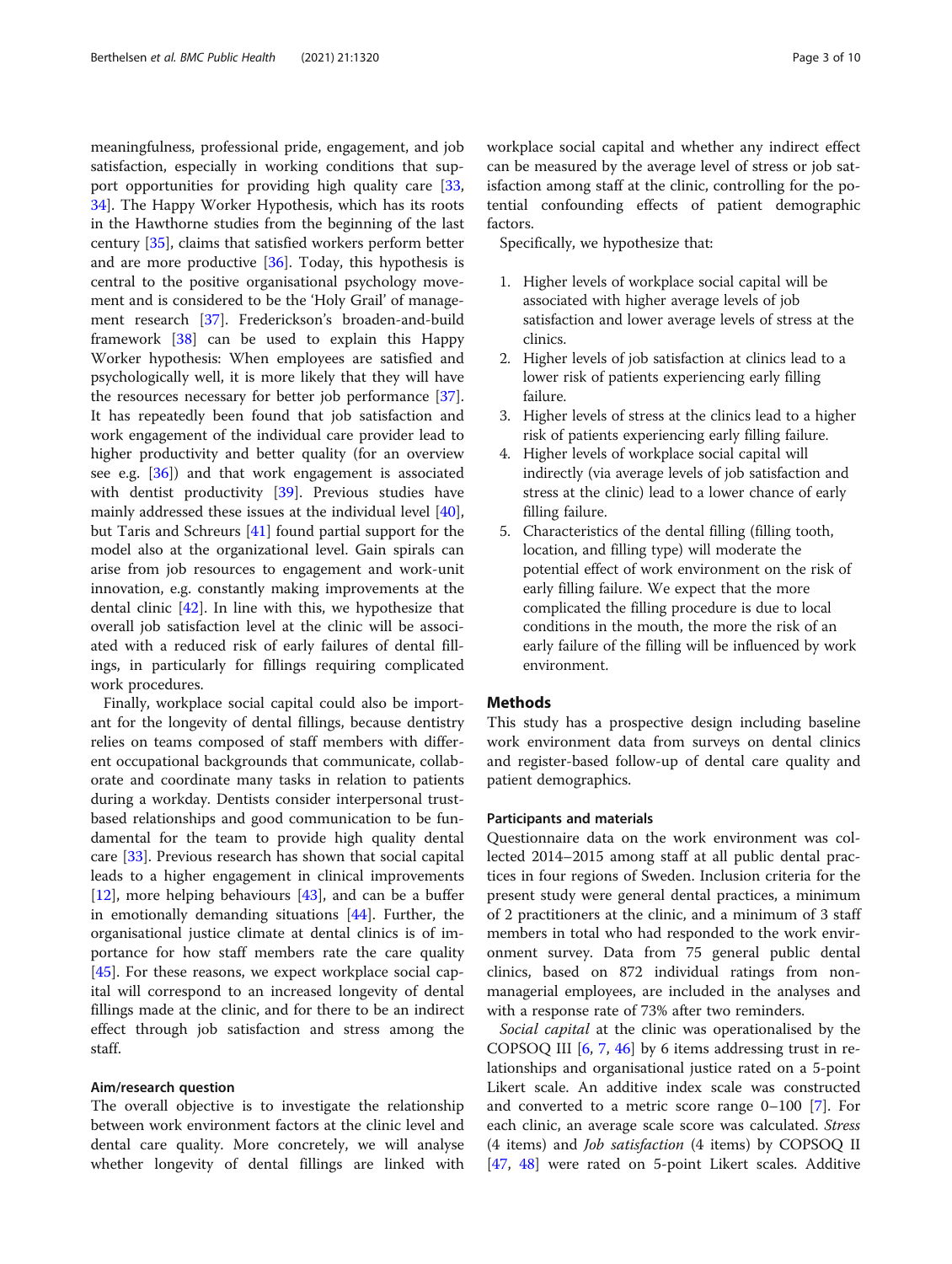<span id="page-3-0"></span>index scales ranging from 0 to 100 were constructed, setting the scale scores as missing if respondents had answered fewer than two items on a scale and aggregated to clinic scores.

Outcome data on dental care quality, operationalized as survival of dental fillings, were obtained from the Swedish Quality Registry for Caries and Periodontal Disease, SKaPa. For patients aged 20 or older, all class 2 and 3 composite fillings in premolars and molars that were made at the clinics across 3 months; a month prior, the month of, and the month following the work environment survey, and then also followed for up to 4 years. The analyses of how the work environment affects care quality could be confounded by systematic variation among clinics in regard to patient characteristics, so for that reason, *demographic background* data on the age, gender, income level and place of birth of the patients were obtained from Statistics Sweden. As suggested by a 13-year observation study, *moderating local factors* could be filling tooth (molar or premolar), location (lower jaw or upper jaw), or filling type (3 or 2 surfaces included in the filling) [[49\]](#page-9-0).

#### Analysis

Using a multi-level discrete-time proportional hazard model analysis with moderation in Mplus v8, we tested the effect of work environment on filling failure (see Fig. 1). Specifically, we tested the direct and indirect effects of clinic-level (level 2) social capital, stress, and job satisfaction on the probability of experiencing a filling failure at the tooth level (level 1), controlling for patient demographics (e.g., patient age, gender (male), education (three levels), income (strata of 100,000 SEK per year), and country of birth (Scandinavia/other)). The two indirect pathways were from social capital to filling failure through stress and through job satisfaction. These indirect pathways also included moderation. We tested the moderated pathways from job satisfaction to filling failure, and stress to filling failure, by filling tooth, location, and filling type. Moderation was tested by creating interactions with the slopes command in the 'Model' section of analysis.

Work environment factors (social capital, stress, and job satisfaction) were clustered at the clinic level (Level 2, see Table [1](#page-4-0) for intraclass co-efficient (ICC) scores), and filling failure was at the tooth level (Level 1). To justify aggregating the individual-level scales scores for social capital, stress and job satisfaction to an average clinic score, the ICC(1) and ICC(2) were calculated along with  $r_{w\sigma(i)}$ . ICC(1) represents the amount of variance in the employees' responses that can be explained by the clinic they work in [[50](#page-9-0)–[53](#page-9-0)]; in applied field research of organisations, these values are typically up to a maximum of 0.20 (p 362 in  $[51]$  $[51]$  $[51]$ . ICC(1) values of 0.05 can be considered a small to medium effect while higher values indicate stronger effects  $[53]$  $[53]$ . ICC(2) is an estimate of the reliability of the aggregated group means [[50](#page-9-0)–[52](#page-9-0)]. Values < 0.5 indicate poor reliability, 0.50–0.75 indicate moderate reliability and > 0.75 indicate good re-liability of group-level means [\[54\]](#page-9-0). Finally,  $r_{wg(i)}$  reflects the consistency in response within the groups, that is, the extent to which there is within-group agreement in the workplace  $[51]$ , with values of 0.70 or above generally considered to be acceptably consistent with other measures of reliability [\[55\]](#page-9-0). Overall, the ICC scores and  $r_{\text{wg(i)}}$  scores indicate whether it is appropriate to

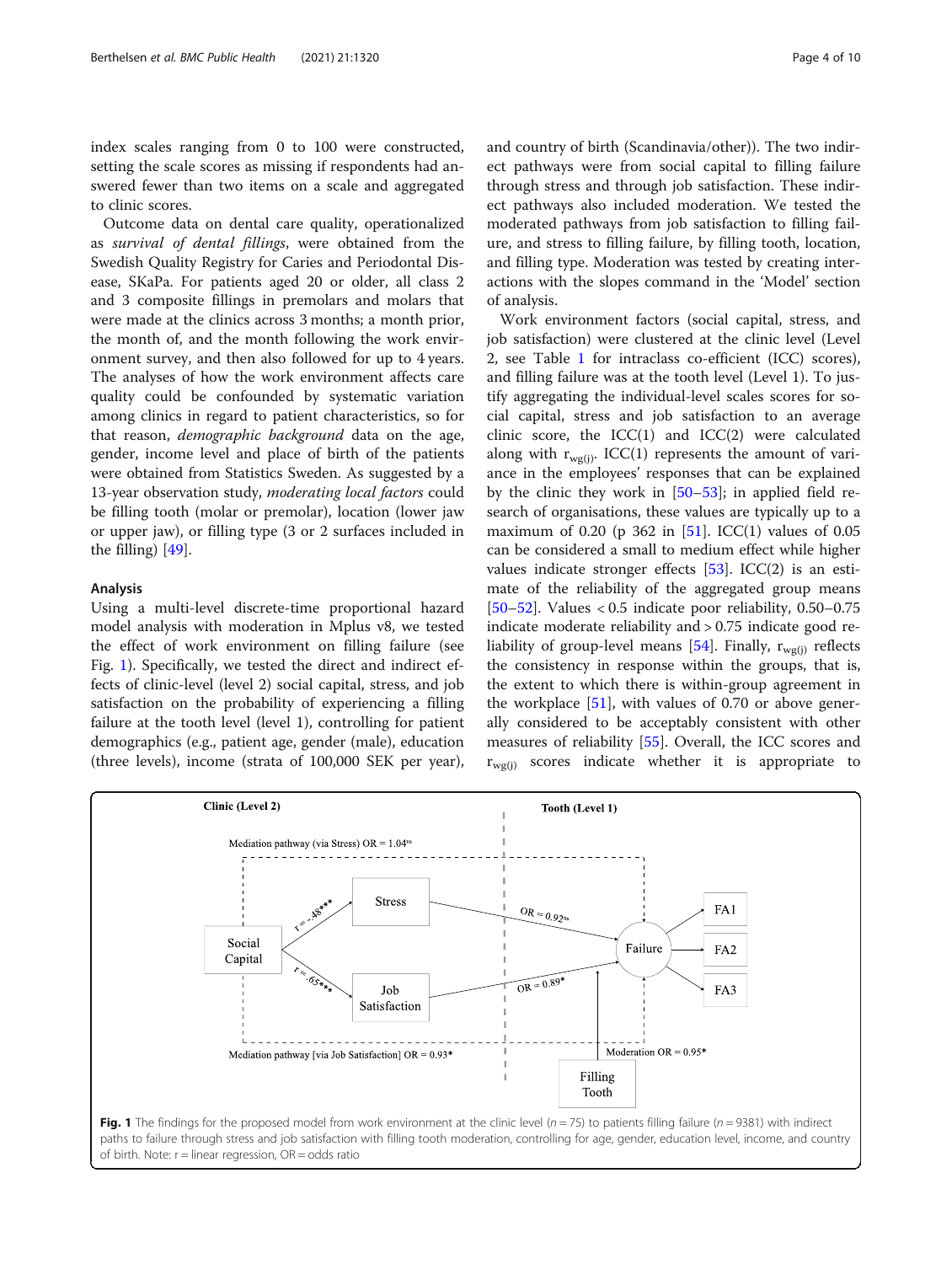|                                      | M     | <b>SD</b> | ICC(1) | ICC(2) | $r_{wg(j)}$ | Cronbach's alpha |
|--------------------------------------|-------|-----------|--------|--------|-------------|------------------|
| Social Capital                       | 67.71 | 9.21      | 0.25   | 0.79   | 0.93        | 0.86             |
| Social Capital (metric) <sup>a</sup> | 45.48 | 8.94      | 0.20   | 0.75   | n/a         | n/a              |
| <b>Stress</b>                        | 37.44 | 10.44     | 0.07   | 0.47   | 0.70        | 0.91             |
| Job Satisfaction                     | 65.92 | 7.54      | 0.07   | 0.47   | 0.85        | 0.83             |

<span id="page-4-0"></span>Table 1 Intraclass Correlation Coefficients (ICC) and scale characteristics for the three work environment measures

Note. <sup>a</sup>the variable used in analysis

aggregate the individual level scales. While values for job satisfaction and stress fell just shy of the 0.50 recommendation for ICC(2) values, there were reasonable values for ICC(1) and  $r_{wg(i)}$  (Table 1).

All three work environment factors were entered as observed variables in the model, and failure of filling was constructed as a latent variable. The filling failure latent variable comprised our three binary event indicators (year 1, year 2, and year 3) which corresponded to three time periods. If our event of interest (filling failure) occurred, scores were coded as 1; if our event of interest did not occur (no filling failure), scores were coded as 0. Once the event of interest occurred, the remaining event indicators for the subsequent time periods were coded as missing. The latent loadings for filling failure were constrained to 1 (consistent with a proportional hazard model), and the variance of filling failure variance was constrained to 0.

Using Maximum Likelihood Restricted (MLR) estimation consistent with proportional hazard models, we tested the linear regression pathways from social capital to stress and to job satisfaction, and the logit regression pathways from social capital, stress, and job satisfaction onto filling failure. Social capital, stress, and job satisfaction were all standardized via the DEFINE command in Mplus prior to analysis to provide standardized coefficients for both the linear regression and logit regression pathways. Finally, all logit regression coefficients were converted to Odds Ratio coefficients.

Two models testing the pathways from workplace social capital to filling failure via stress and job satisfaction, moderated by filling tooth, filling location and filling type, were tested. If we were to follow the causal method of mediation outlined by Baron and Kenny [[56\]](#page-9-0), a direct path from the predictor to the outcome would need to be established. Of note, the causal approach has recently drawn criticism due to its lack of power and statistical parsimony through the increased number of null hypotheses requiring rejection and consequent increased chances of making a type 2 error [[57\]](#page-9-0). Additionally, the causal approach can prematurely reject an indirect effect if there is a mediator with a positive impact (e.g., stress) and a mediator with a negative impact (e.g., job satisfaction) that cancel each other out in the direct effect [\[57](#page-9-0)]. For these reasons, consistent with Hayes [\[57\]](#page-9-0), our

indirect effect does not require an association between the predictor variable (social capital) and the outcome variable (filling failure probability) [\[58](#page-9-0)].

Model 1 included the indirect paths from social capital at the clinic level (Level 2) to filling failure at the tooth level (Level 1) via job satisfaction and stress while controlling for patient demographic information and correlating stress and job satisfaction error terms. The pathways from social capital, job satisfaction, and stress were moderated by filling type, size, and location in the mouth. In Model 2, a direct pathway from social capital to filling failure was added with all else held consistent. To measure model fit we used three fit indices, namely 2\*Loglikelihood (Deviance), the Akaike Information Criteria (AIC), and sample-size adjusted Bayesian Information Criteria (AdjBIC). For all fit indices, lower scores indicate better model fit. To compare the fit between models, we used the Satorra-Bentler scaled chi-square test (TRd) [\[59](#page-9-0)], which uses the deviance scores and correction factors across the two comparison models to detect significant differences [[60](#page-9-0)].

#### Results

Over the course of this study, a total of 8505 patients received 9997 dental fillings fulfilling the inclusion criteria, and we were able to include 8278 of these in the study (1719 fillings were omitted because due to missing data for filling longevity). Most patients received either one (85.9%) or two fillings (11.5%). Fillings in molar teeth were most frequent (61.8%), and among these, 20.8% needed a replacement during the observation period.

The average age of patients was 50.2 years (SD 15.7), 50.1% were women, 90.5% were born in a Scandinavian country, and the average total yearly income was SEK 296,161 (SD 161,276) (100 SEK was equivalent to 9.1 USD on 2 January 2017). The highest education levels of the patients were 28.9% at the primary level, 37.9% at the secondary level and 27.1% had some higher education; the educational level was unknown for 6.1%.

The tests of Model 1 showed, as expected, that social capital was positively associated with job satisfaction and negatively associated with stress (cf. Figure [1\)](#page-3-0). In this model, on the pathway from social capital to filling failure through job satisfaction and stress, it was found that increases in job satisfaction were associated with a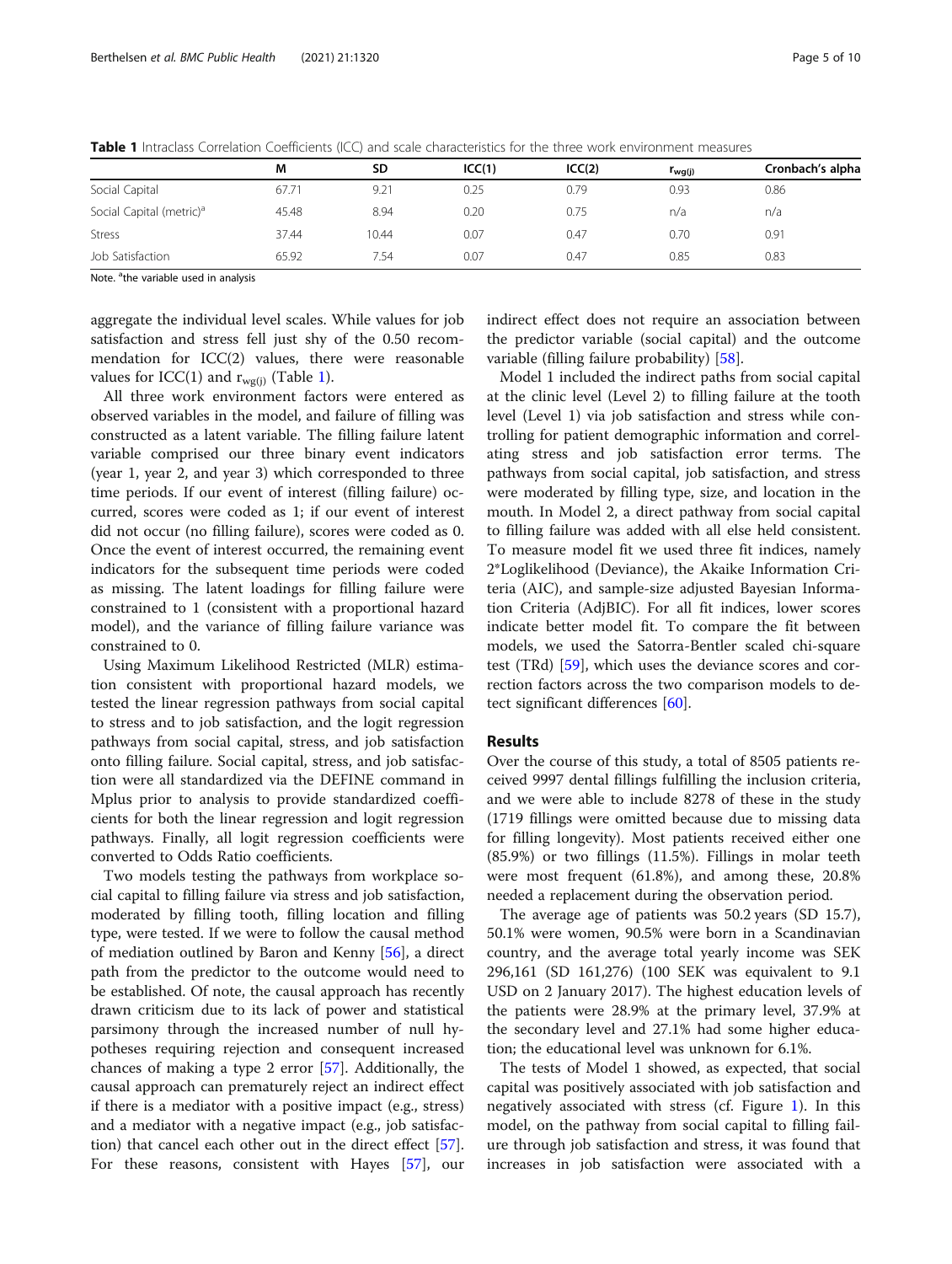decreased risk of filling failure (OR = 0.89, 95%CI [0.81, 0.99],  $p < .05$ ). Additionally, the indirect path from social capital to filling failure through job satisfaction was significant (OR = 0.93, 95%CI [0.87, 0.998],  $p < .05$ ). No path was found from stress to filling failure. In Model 2, a direct path from workplace social capital to filling failure was added. However, the direct path from social capital to filling failure was not significant. Overall, using the Satorra-Bentler scaled chi-squared test, no significant difference was found between the two models (TRd  $(1) = 0.62$ ,  $p = 0.431$ , indicating that the addition of a direct pathway did not improve model fit (Table 2).

The only significant moderation on the association between job satisfaction and filling failure was of type of tooth getting the filling  $(OR = 0.95, 95\% CI$   $[0.90, 0.99]$ ,  $p < .05$ ). For molar teeth, this association was statistically significant (OR = 0.88, 95%CI [0.80, 0.96],  $p < .05$ ), but not for premolar teeth (OR = 0.93, 95%CI [0.80, 1.06],  $p = .405$ ). No significant moderation was found for filling type or filling location for the pathways from stress and job satisfaction onto filling failure, and filling tooth on the pathway between stress and filling failure ( $p > .05$ ).

Figure [2](#page-6-0) presents the cumulative survival probability for fillings on molars, as a function of clinic-level rated job satisfaction. With low and medium levels of cliniclevel job satisfaction, the cumulative survival probability drops at a faster rate than it does for high job satisfaction. Clinics with high levels of staff job satisfaction had consistently higher levels of survival probability across the three discrete time periods.

#### **Discussion**

This study is the first to investigate whether work environment factors can predict dental care quality. We investigated the relationships among workplace social capital, job satisfaction, and stress at dental clinics, and the impact that these factors have on a register-based indicator of care quality. Our main finding was that increases in workplace social capital reduced the risk of early failure of fillings in molar teeth, and that this effect was indirect, taking effect through group-perceived job satisfaction at the clinic. Against expectations, social capital was not found to have a direct effect on early failure of fillings. This lack of a direct effect does not detract from our main finding of social capital playing a

Table 2 Model fit and comparison of work environment to filling failure in dental clinics

|                 | Deviance Correction<br><b>Factor<sup>a</sup></b> | Free<br><b>Parameters</b> | AIC. | AdjBIC          |
|-----------------|--------------------------------------------------|---------------------------|------|-----------------|
| Model 1 9587.72 | - 1.20                                           | 20.                       |      | 9627.72 9707.09 |
| Model 2 9586.64 | - 1.23                                           | 21                        |      | 9628.64 9711.98 |

Note. AIC Akaike Information Criteria, AdjBIC Sample-Size Adjusted Bayesian Information Criteria. <sup>a</sup>Used for the Satorra-Bentler test

role in early filling failure through job satisfaction, because the approach to testing mediation does not require (mathematically or theoretically) a significant direct pathway from the predictor to the outcome. Overall, our main finding corroborates previous research, which has found that social capital leads to job satisfaction  $[8, 11 [8, 11 [8, 11 [8, 11-$ [13,](#page-8-0) [19](#page-8-0)] and to better self-reported performance [\[8](#page-8-0), [19](#page-8-0)].

Social capital was associated with job satisfaction and stress at the clinic level. That is, clinics that had higher levels of social capital had staff with more job satisfaction and less stress. This pathway from social capital to job satisfaction has received consistent support at the individual and at the organizational level [\[8](#page-8-0), [11](#page-8-0)–[13,](#page-8-0) [19](#page-8-0)]. Furthermore, consistent with our own findings, there is also support for the influence of social capital on the health of workers [\[10](#page-8-0), [13](#page-8-0), [16,](#page-8-0) [18\]](#page-8-0). The amount of variance in social capital attributed to the clinical level supports the notion that social capital is an upstream factor that can drive either a positive, motivating path or a negative, health deteriorating path, corresponding to, for example, the Psychosocial Safety Climate [\[61\]](#page-9-0).

Our finding that high job satisfaction at the clinic level predicts a lower probability of early filling failure (which is an indicator of high care quality) is in accordance with previous organizational level research. For example, a recent review of the Happy Worker Hypothesis at workunit level using longitudinal design research demonstrated consistent, although scarce, evidence that workunit wellbeing predicts sales or other economic measures of work-unit performance (although to the best of our knowledge, no studies have addressed the quality of the performed work) [[40\]](#page-9-0). Also corroborated by our findings, a test of the pathway from employee satisfaction to multiple dimensions of performance (e.g., customer satisfaction and worker productivity) using data from home care organisations found that job satisfaction predicted care quality, and that organisations with a high employee satisfaction also had higher levels of customer satisfaction [[41](#page-9-0)]. Interestingly, however, that investigation did not find a clear link from employee satisfaction to productivity. This result can be interpreted as meaning that organizations with high employee satisfaction allow staff to focus on quality performance without the need to increase the sheer amount of work performed. Our findings corroborate the idea that job satisfaction plays a role in providing quality outcomes.

Contrary to our expectations, we did not find support for the proposed pathway from stress at the clinic level to care quality. The same study as referenced above found that the average level of emotional exhaustion was related to reduced customer satisfaction and also to reduced productivity [[41\]](#page-9-0). Meaningfulness and pride in dental work is closely related to delivering high care quality in the clinical encounter with patients [\[33](#page-9-0)]. As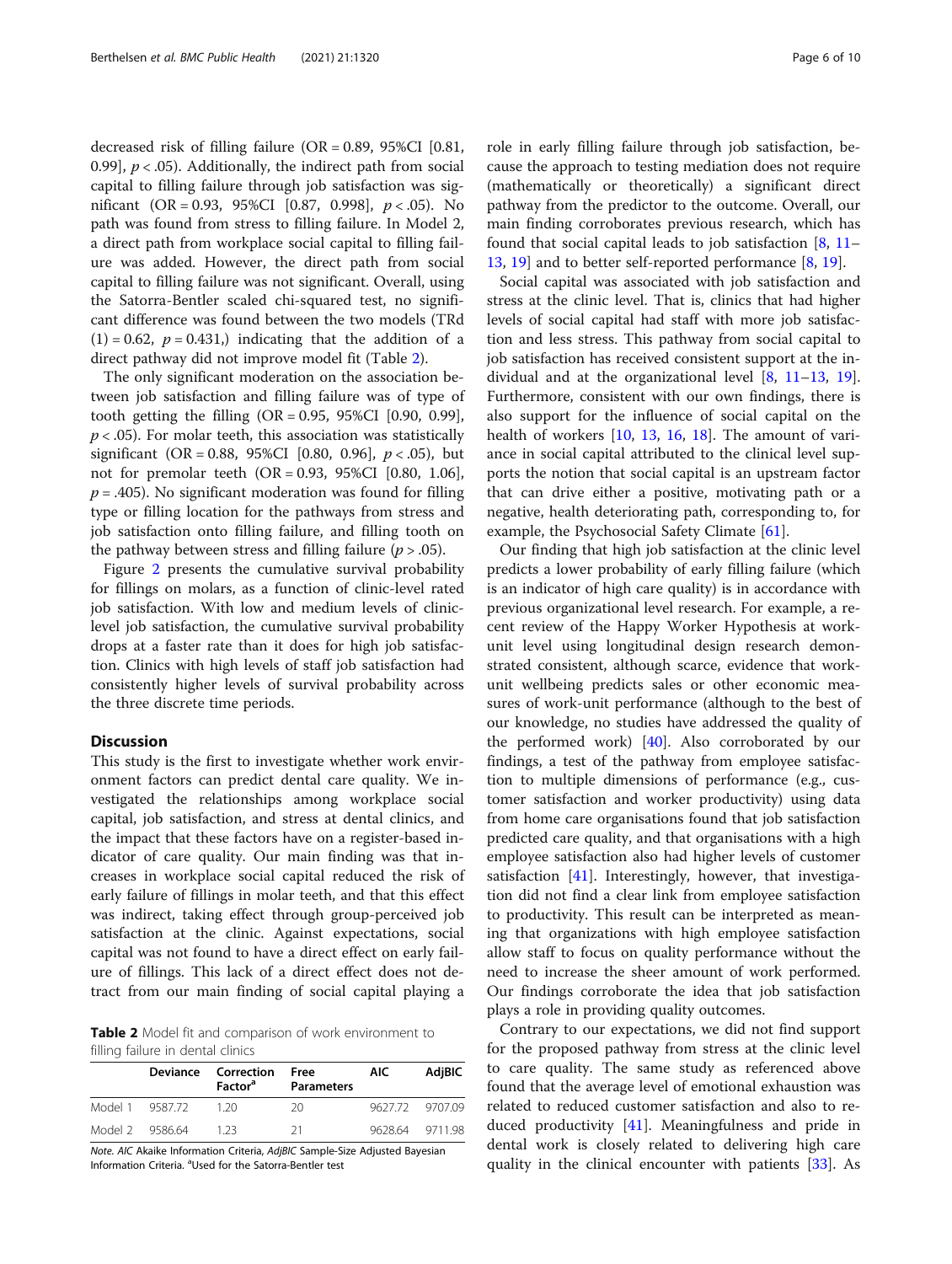<span id="page-6-0"></span>

has been demonstrated in prior research, dentists and dental nurses working in fast-paced environments tend to compromise on ergonomics and administrative tasks rather than lower the quality of treatment [\[62](#page-9-0)]. Hence, it could be that worker stress at the clinics in this study did not reach a level that threatened the quality of care in terms of filling longevity. Instead, the dental staff might have compromised on the quality of their own ergonomics or administrative tasks, or perhaps they slowed down the work pace to maintain the quality of their performance in the face of stress.

We included three potential moderating local factors concerning size of filling and placement in the mouth because we expected that the higher risk of failure in general, the more likely it would be to find that work environmental factors affected work results. In a recent 13 year follow-up study on dental filling longevity, survival analyses revealed that the most important factor affecting survival of composite fillings was if the filling was placed in molar versus premolar teeth, and in particular during the first years after it is made [\[49\]](#page-9-0). Accordingly, and taking the limited statistical power of our study into consideration, it is not surprising that our findings applied to molar teeth only.

#### Implications

Recently there has been much research on social capital, and all indications are that social capital in the workplace is important for predicting employee health and wellbeing  $[8, 10, 13]$  $[8, 10, 13]$  $[8, 10, 13]$  $[8, 10, 13]$  $[8, 10, 13]$  $[8, 10, 13]$ , work ability  $[14, 15]$  $[14, 15]$  $[14, 15]$  $[14, 15]$ , use of antidepressant medicine  $[16]$  $[16]$ , long-term absence due to

illness [[18](#page-8-0)], and retention of healthcare staff [[11](#page-8-0)]. However, proposing useful actions based on surveys of psychosocial factors is more challenging than handling physical risk factors at workplaces. Workplace leaders and their relationships with employees are key social factors in the work environment and for implementing organizational policies and strategies. A systematic approach integrating occupational health and safety management with other organizational processes, such as strategic planning, is crucial for success [[63\]](#page-9-0). Previous research has pointed to the importance of managing dentistry in a way that respects the professional ethos of dentists [\[62](#page-9-0)], and this importance of social capital is in line with a professional ethos that emphasises trustbased relationships. Furthermore, it has been shown to be possible to intervene to increase social capital through targeted processes [[64\]](#page-9-0).

For patients, employees, organizations, and society, it is of great importance that dental fillings are of a quality that ensures their longevity, and that dental healthcare staff thrive in their work. In line with findings from a population study from Finland [[49\]](#page-9-0), we found that one out of five fillings in molars was replaced within 3 years of being first made. Every time a filling is replaced, the tooth becomes a little weaker, and filling replacement is also associated with economic, emotional, and physical costs. An increase in workplace social capital leading to a single standard deviation worth of a higher average level of job satisfaction is an achievable goal for organizations and corresponds to the established level of 5–10 points being a minimally important score difference for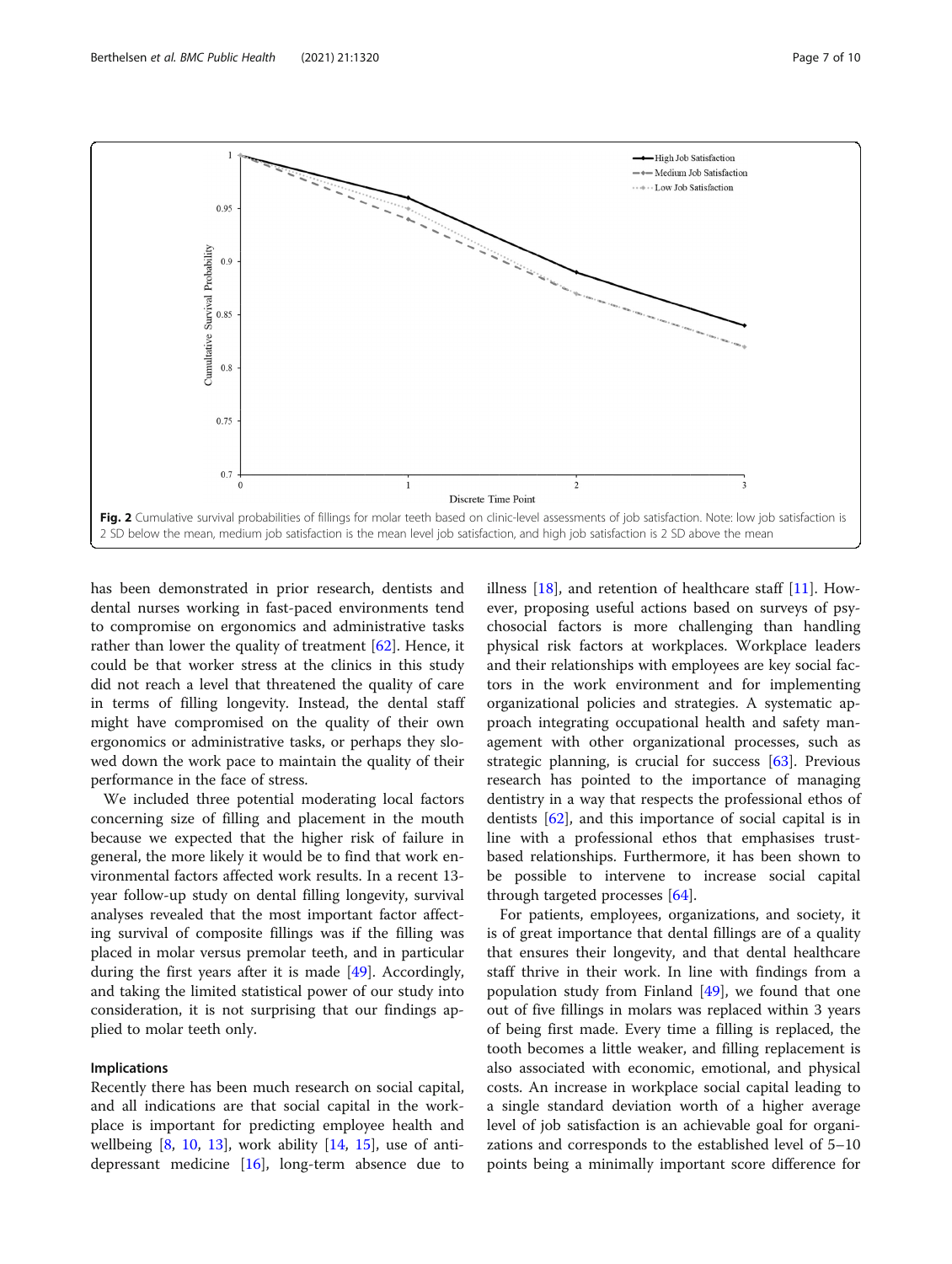most COPSOQ scales [[65\]](#page-9-0). Even if the clinical work environment is improved a small amount, that improvement would have the potential for a substantial improvement of public health. Social capital is related to less stress and improved job satisfaction among employees as well as better outcomes for the patients. Therefore, workplace social capital can be a relevant consideration for pursuing the Quadruple Aim Principle [[4\]](#page-8-0) in practice.

Theoretically, our findings suggest that the Happy Worker Hypothesis can be extended to the group level, in that workplaces where workers are satisfied with their job produce better quality output.

#### Strengths and limitations

The main advantage of the present study is that it combines questionnaire and prospective register data which has the effect of 1) eliminating the risk of common methods bias between exposures and outcomes, and 2) providing an indicator of care quality based on objective criteria rather than subjective staff or patient ratings. The research design furthermore made it possible to integrate additional socioeconomic patient data from Statistics Sweden and thus control for potential confounding factors due to differences in patient characteristics at different clinics.

Another advantage is that the workplace surveys were based on an internationally recognized, validated instrument for risk assessment at workplaces [[46](#page-9-0)]. The international recognition and validation add to the credibility of the measurement and facilitates a transfer of research findings to practical use in the workplace. From the surveys, we included measures aggregated from individual ratings to the clinic level, which provides a more accurate and objective estimate of the levels of social capital in the working environment and of the collective experience of stress and job satisfaction. In this study, the reliability (i.e., ICC2) for the aggregated group means was good for workplace social capital, while slightly below acceptable for job satisfaction and stress (according to criteria suggested by Koo & Li  $[54]$  $[54]$ ). The amount of variance in the employees' responses that could be explained by the clinic they work at was the typical maximum seen in applied field research of organisations (p 362 in [[51\]](#page-9-0)), and a small to medium effect was seen for stress and job satisfaction (according to the criteria suggested by LeBreton & Senter [\[53](#page-9-0)]). In terms of withingroup agreement in the workplace, there appeared to be a reaonsable level of consistency in response from employees within a particular workplace for all measures of job satisfaction, stress, and social capital (in accordance with the general rule of thumb for reliability [\[55\]](#page-9-0)). The ethical permission obtained for the present study did not allow for a study design to include individual-level work

environmental factors. The amount of variance left to be explained at individual level, however, makes this relevant to consider in the future.

A limitation is that while early filling failure was measured at three points in time, we only looked at the cross-sectional relationships regarding the working environment factors. For that reason, we are unable to conclusively establish the direction of the pathways among the work environment factors. In addition, the study is based on a relatively small sample of workplaces, which implies a limited statistical power.

In future studies it will be important to replicate this study in different settings and in relation to various working conditions and using different indicators of quality. In particular, it will be relevant to have repeated measures for all variables to be able to better identify causality.

#### Conclusion

Healthcare in welfare societies like Sweden has increased in cost over the past 50 years, highlighting the need for developing strategies to simultaneously improve care quality while also minimizing costs. Through this innovative study that uses survival of dental fillings (which are a common and costly form of treatment) as an indication of care quality, we show that strong social capital is associated with reduced stress in dental clinics and can indirectly predict higher quality of care through increased job satisfaction among staff. This conclusion supports the idea that promoting a good work environment is an important strategy to consider when pursuing the combined goal of improved care quality and cost containment.

#### Acknowledgements

The authors thank Chief Dental Officer Håkan Bergevi, Region of Blekinge and Dr. Katharina Wretlind, Region of Västergötaland, Sweden for their insightful contextual contributions, which have been helpful for study design and interpretation of findings. The authors acknowledge the Swedish Quality Registry for Caries and Periodontal Diseases (SKaPa), which provided the data.

#### Authors' contributions

Conceptualization and funding acquisition: HB, HW; Project administration and data curation: HB; Formal analysis and visualization: MO; Original draft preparation: HB, MO; Review and editing: HW, MO, HB. The author(s) read and approved the final manuscript.

#### Funding

The study was financed by the Swedish Research Council for Health, Working Life and Welfare (FORTE), Grant Number: 2016–00676. The funders had no involvement in the study design, data analysis, or the writing of the article. Open Access funding provided by Malmö University.

#### Availability of data and materials

The dataset analysed for this study is available from the corresponding author upon reasonable request. A supplementary ethical approval would be needed for the request to be fulfilled.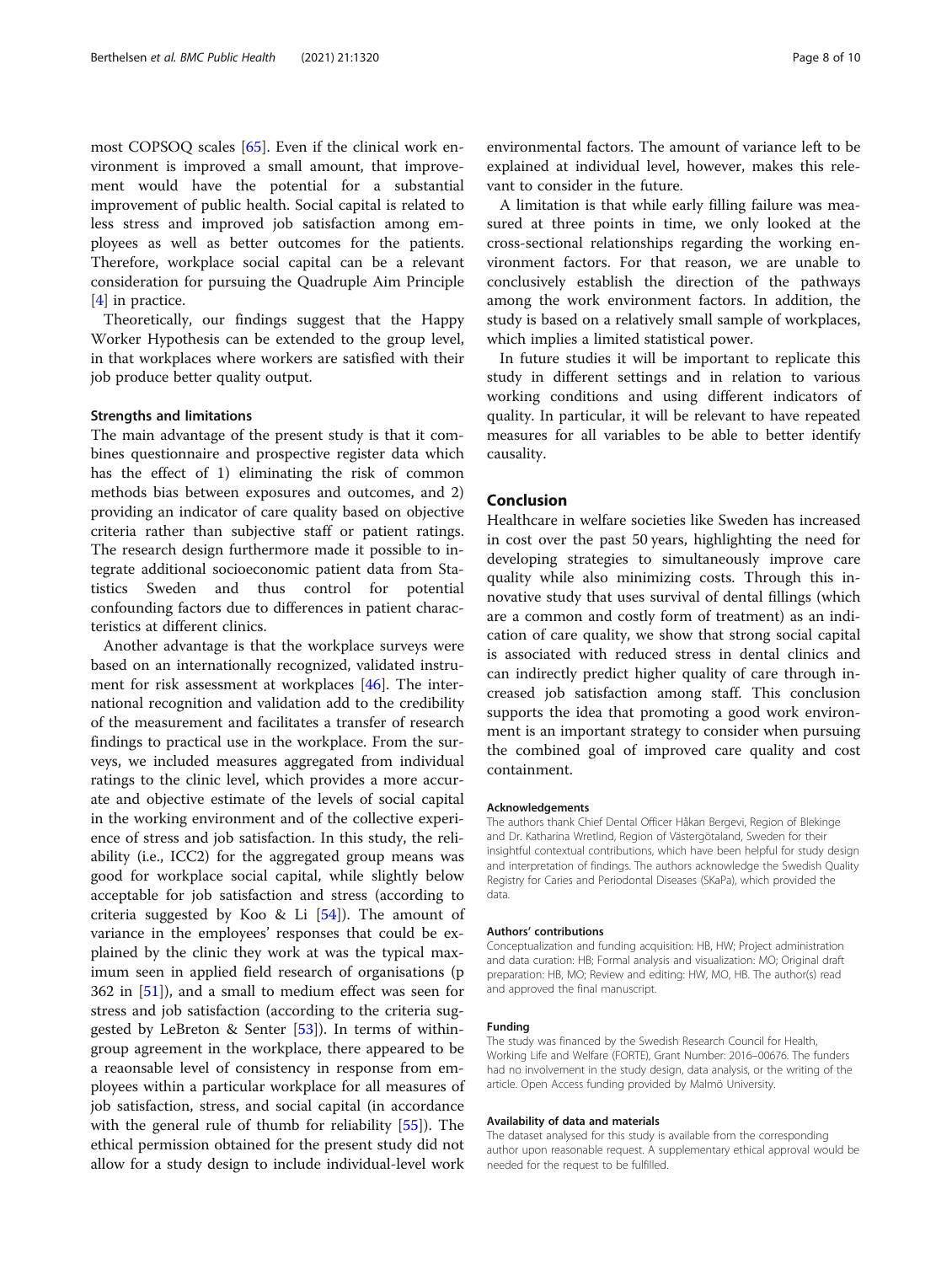#### <span id="page-8-0"></span>Declarations

#### Ethics approval and consent to participate

All procedures performed were in accordance with the ethical standards of the national research committee and with the 1964 Helsinki Declaration and its later amendments. Dental patients in Sweden give a general consent to the use of register data for research purposes that are in accordance with the intention behind the national quality register SKaPa. Handling of individual-level work environment data took place during a prior project and was based on informed consent from dental staff and approved by the Regional Ethical Review Board in Southern Sweden (dnr: 2013/256 & 2013/505). Only aggregated data on work climate at dental clinics was included in the present study. The entire study protocol was approved by the Regional Ethical Review Board in Southern Sweden (dnr: 2017 323).

#### Consent for publication

Not applicable.

#### Competing interests

The authors declare no competing interests.

#### Author details

<sup>1</sup> Centre for Work Life and Evaluation Studies (CTA) & Faculty of Odontology, Malmö University, Malmö, Sweden. <sup>2</sup>Centre for Workplace Excellence, University of South Australia, Adelaide, SA, Australia. <sup>3</sup>Department of Psychology, The Stress Research Institute, Stockholm University, Stockholm, Sweden.

## Received: 26 March 2021 Accepted: 14 June 2021<br>Published online: 05 July 2021

#### References

- 1. Gralén K, Hjalte F, Persson U. Hälso- och sjukvårdsutgifternas utveckling i Sverige. Lund: Institutet för Hälso- och Sjukvårdsekonomi. IHE Report. 2019: 5. Swedish. [https://ihe.se/publicering/halso-och-sjukvardsutgifternas](https://ihe.se/publicering/halso-och-sjukvardsutgifternas-utveckling)[utveckling.](https://ihe.se/publicering/halso-och-sjukvardsutgifternas-utveckling) Accessed May 13, 2021.
- 2. Whittington JW, Nolan K, Lewis N, Torres T. Pursuing the triple aim: the first 7 years. Milbank Q. 2015;93(2):263–300. [https://doi.org/10.1111/1468-](https://doi.org/10.1111/1468-0009.12122) [0009.12122.](https://doi.org/10.1111/1468-0009.12122)
- 3. World Health Organization, Organisation for Economic Co-operation and Development, International Bank for Reconstruction and Development/The World Bank. Delivering quality health services: a global imperative for universal health coverage. Geneva: World Health Organization; 2018 May.
- 4. Bodenheimer T, Sinsky C. From triple to quadruple aim: care of the patient requires care of the provider. Ann Fam Med. 2014;12(6):573–6. [https://doi.](https://doi.org/10.1370/afm.1713) [org/10.1370/afm.1713.](https://doi.org/10.1370/afm.1713)
- 5. Kouvonen A, Kivimäki M, Vahtera J, Oksanen T, Elovainio M, Cox T, et al. Psychometric evaluation of a short measure of social capital at work. BMC Pub Health. 2006;6(1):1.
- 6. Burr H, Berthelsen H, Moncada S, Nubling M, Dupret E, Demiral Y, et al. The third version of the Copenhagen psychosocial questionnaire. Saf Health Work. 2019;10(4):482–503. [https://doi.org/10.1016/j.shaw.2019.10.002.](https://doi.org/10.1016/j.shaw.2019.10.002)
- 7. Berthelsen H, Westerlund H, Pejtersen JH, Hadzibajramovic E. Construct validity of a global scale for workplace social capital based on COPSOQ III. PLoS One. 2019 Aug 29;14(8):e0221893. [https://doi.org/10.1371/journal.pone.](https://doi.org/10.1371/journal.pone.0221893) [0221893.](https://doi.org/10.1371/journal.pone.0221893)
- 8. Clausen T, Meng A, Borg V. Does social Capital in the Workplace Predict job Performance, work engagement, and psychological well-being? A prospective analysis. J Occup Environ Med. 2019;61(10):800–5. [https://doi.](https://doi.org/10.1097/JOM.0000000000001672) [org/10.1097/JOM.0000000000001672](https://doi.org/10.1097/JOM.0000000000001672).
- 9. Oksanen T, Kouvonen A, Vahtera J, Virtanen M, Kivimäki M. Prospective study of workplace social capital and depression: are vertical and horizontal components equally important? J Epidemiol Community Health. 2010;64(8): 684–9. [https://doi.org/10.1136/jech.2008.086074.](https://doi.org/10.1136/jech.2008.086074)
- 10. Løkke A-K. Social capital and health and job related outcomes: the case of a large municipality. Int J Workpl Health Manag. 2016;9(1):17–31. [https://doi.](https://doi.org/10.1108/IJWHM-12-2014-0055) [org/10.1108/IJWHM-12-2014-0055.](https://doi.org/10.1108/IJWHM-12-2014-0055)
- 11. Strömgren M. Intention to leave among health care professionals: the importance of working conditions and social capital. J Hosp Adm. 2017;6(3): 58.
- 12. Strömgren M, Eriksson A, Bergman D, Dellve L. Social capital among healthcare professionals: a prospective study of its importance for job satisfaction, work engagement and engagement in clinical improvements. Int J Nurs Stud. 2016;53:116–25. <https://doi.org/10.1016/j.ijnurstu.2015.07.012>.
- 13. Framke E, Sørensen OH, Pedersen J, Clausen T, Borg V, Rugulies R. The association of vertical and horizontal workplace social capital with employees' job satisfaction, exhaustion and sleep disturbances: a prospective study. Int Arch Occup Environ Health. 2019;92(6):883–90. [https://doi.org/10.1007/s00420-019-01432-5.](https://doi.org/10.1007/s00420-019-01432-5)
- 14. Kiss P, De Meester M, Kristensen TS, Braeckman L. Relationships of organizational social capital with the presence of "gossip and slander," "quarrels and conflicts," sick leave, and poor work ability in nursing homes. Int Arch Occup Environ Health. 2014;87(8):929–36. [https://doi.org/10.1007/](https://doi.org/10.1007/s00420-014-0937-6) [s00420-014-0937-6.](https://doi.org/10.1007/s00420-014-0937-6)
- 15. Kiss P, De Meester M, Kristensen TS, Clays E, Braeckman L. Association between work unit prevalence of poor work ability and social capital–a cross-sectional analysis of 63 public sector work units. Ukrainian J Occ Health. 2019;15(4). <https://doi.org/10.33573/ujoh2019.04.299>.
- 16. Jensen JH, Flachs EM, Török E, Rod NH, Madsen IEH, Rugulies R, et al. Workunit social capital and incident purchase of psychotropic medications: a longitudinal cohort-study of healthcare workers. J Affect Disord. 2020;1(276): 53–61.
- 17. Jensen JH, Flachs EM, Skakon J, Rod NH, Bonde JP. Longitudinal associations between organizational change, work-unit social capital, and employee exit from the work unit among public healthcare workers: a mediation analysis. Scand J Work Environ Health. 2019;45(1):53–62. [https://doi.org/10.5271/](https://doi.org/10.5271/sjweh.3766) [sjweh.3766.](https://doi.org/10.5271/sjweh.3766)
- 18. Török E, Clark AJ, Jensen JH, Lange T, Bonde JP, Bjorner JB, et al. Work-unit social capital and long-term sickness absence: a prospective cohort study of 32 053 hospital employees. Occup Environ Med. 2018;75(9):623–9. [https://](https://doi.org/10.1136/oemed-2017-104954) [doi.org/10.1136/oemed-2017-104954.](https://doi.org/10.1136/oemed-2017-104954)
- 19. Shin JI, Lee E. The effect of social capital on job satisfaction and quality of care among hospital nurses in South Korea. J Nurs Manag. 2016;24(7):934– 42. <https://doi.org/10.1111/jonm.12401>.
- 20. Angerer P, Weigl M. Physicians' psychosocial work conditions and quality of care: a literature review. Prof Prof. 2015;5(1). [https://journals.oslomet.no/](https://journals.oslomet.no/index.php/pp/article/view/960/1184) [index.php/pp/article/view/960/1184.](https://journals.oslomet.no/index.php/pp/article/view/960/1184)
- 21. Eurofound. Sixth European Working Conditions Survey Overview report (2017 update). Luxembourg: Publications Office of the European Union; 2017.
- 22. Agrawal N, Gupta N, Bey A, Garg AK, Sharma V. Occupational hazards in modern dentistry: a review. Int J Med & Health Res. 2014;1(1):1–9.
- 23. Marklund S, Huang K, Zohouri D, Wahlström J. Dentists working conditions– factors associated with perceived workload. Acta Odontol Scand. 2020:1–6.
- 24. Hall LH, Johnson J, Watt I, Tsipa A, O'Connor DB. Healthcare staff wellbeing, burnout, and patient safety: a systematic review. PLoS One. 2016;11(7): e0159015. <https://doi.org/10.1371/journal.pone.0159015>.
- 25. Plessas A, Delgado MB, Nasser M, Hanoch Y, Moles DR. Impact of stress on dentists' clinical performance. A systematic review. Community Dent Health. 2018, 1;35(1):9–15.
- 26. GBD 2017 Disease and Injury Incidence and Prevalence Collaborators. Global, regional, and national incidence, prevalence, and years lived with disability for 354 diseases and injuries for 195 countries and territories, 1990–2017: a systematic analysis for the Global Burden of Disease Study 2017. Lancet. 2018;392(10159):1789–858.
- 27. Bernardo M, Luis H, Martin MD, Leroux BG, Rue T, Leitão J, et al. Survival and reasons for failure of amalgam versus composite posterior restorations placed in a randomized clinical trial. J Am Dent Assoc. 2007;138(6):775–83. <https://doi.org/10.14219/jada.archive.2007.0265>.
- 28. Demarco FF, Corrêa MB, Cenci MS, Moraes RR, Opdam NJ. Longevity of posterior composite restorations: not only a matter of materials. Dent Mater. 2012;28(1):87–101. [https://doi.org/10.1016/j.dental.2011.](https://doi.org/10.1016/j.dental.2011.09.003) [09.003.](https://doi.org/10.1016/j.dental.2011.09.003)
- 29. Moore R. Psychosocial aspects of dental anxiety and clinical pain phenomena [doctoral dissertation]. Aarhus: Aarhus University; 2006.
- 30. Chipchase SY, Chapman HR, Bretherton R. A study to explore if dentists' anxiety affects their clinical decision-making. Br Dent J. 2017;222(4):277–90. [https://doi.org/10.1038/sj.bdj.2017.173.](https://doi.org/10.1038/sj.bdj.2017.173)
- 31. Chapman H, Chipchase S, Bretherton R. Understanding emotionally relevant situations in primary dental practice. 2. Reported effects of emotionally charged situations. Br Dent J. 2015;219(9):E8.